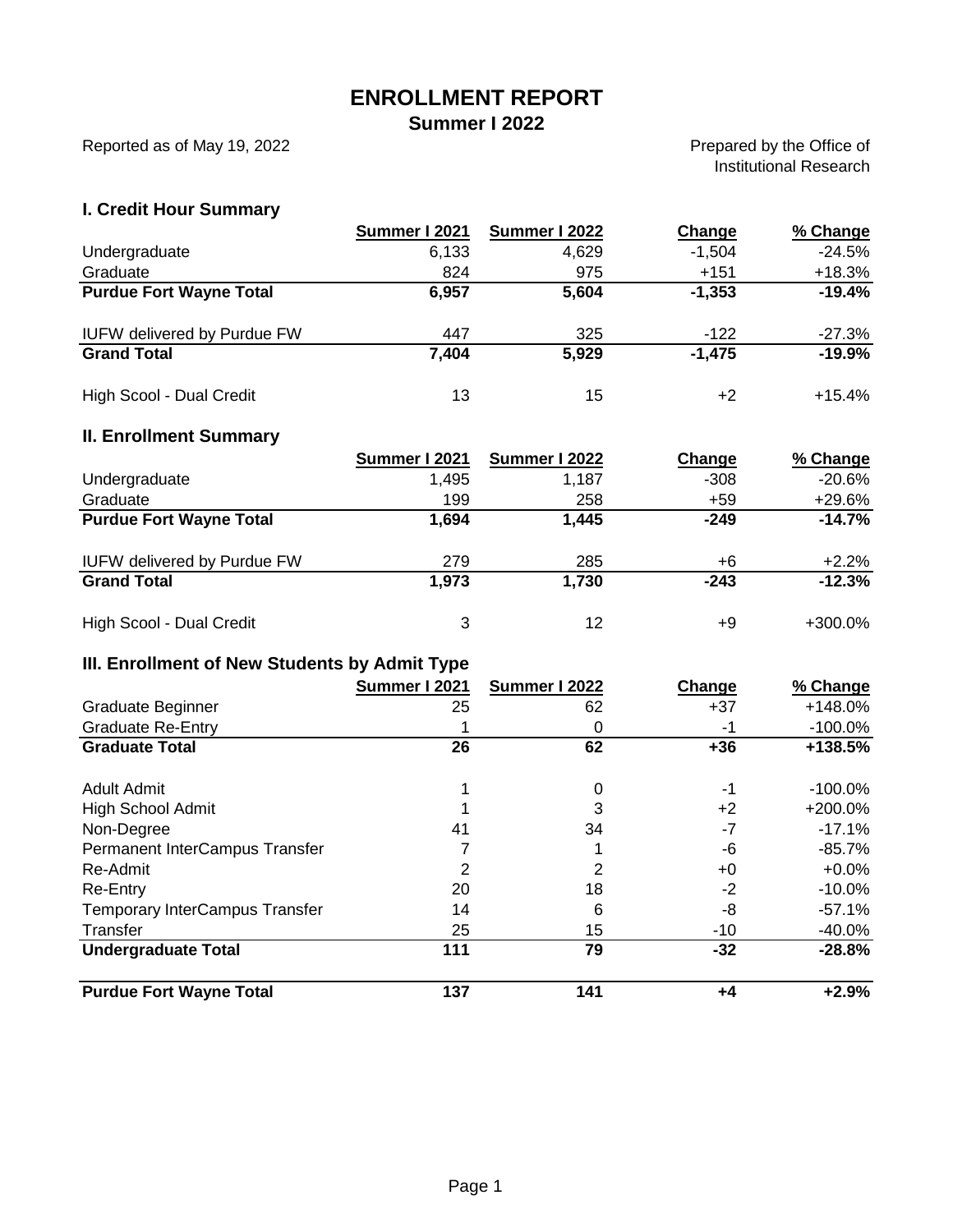#### **IV. Enrollment by Class Standing**

|                                    | Summer I 2021 | Summer I 2022 | Change | % Change  |
|------------------------------------|---------------|---------------|--------|-----------|
| New Freshman                       | 2             | 3             | $+1$   | +50.0%    |
| <b>Returning Freshman</b>          | 217           | 165           | $-52$  | $-24.0%$  |
| Sophomore                          | 283           | 233           | $-50$  | $-17.7\%$ |
| Junior                             | 427           | 333           | -94    | $-22.0%$  |
| Senior                             | 484           | 398           | $-86$  | -17.8%    |
| <b>UG Non-Degree</b>               | 82            | 55            | $-27$  | -32.9%    |
| Graduate                           | 186           | 219           | $+33$  | +17.7%    |
| <b>Graduate Non-Degree</b>         | 13            | 39            | $+26$  | +200.0%   |
| <b>Purdue Fort Wayne Total</b>     | 1,694         | 1,445         | $-249$ | $-14.7%$  |
| <b>IUFW delivered by Purdue FW</b> | 279           | 285           | +6     | $+2.2%$   |
| <b>Grand Total</b>                 | 1,973         | 1,730         | $-243$ | $-12.3%$  |
| High Scool - Dual Credit           | 3             | 12            | +9     | +300.0%   |

### **V. Enrollment by Academic Unit**

|                                      | Summer I 2021 | Summer I 2022 | Change | % Change  |
|--------------------------------------|---------------|---------------|--------|-----------|
| <b>Business</b>                      | 317           | 236           | -81    | $-25.6%$  |
| Education                            | 288           | 238           | $-50$  | $-17.4%$  |
| <b>Engineering Tech and Comp Sci</b> | 288           | 273           | $-15$  | $-5.2%$   |
| <b>Integrated Studies</b>            | 90            | 84            | -6     | $-6.7%$   |
| <b>Liberal Arts</b>                  | 192           | 157           | $-35$  | $-18.2%$  |
| Science                              | 284           | 246           | $-38$  | $-13.4\%$ |
| Unit of Affiliated Programs          | 81            | 56            | $-25$  | $-30.9%$  |
| Visual and Performing Arts           | 154           | 155           | $+1$   | $+0.6%$   |
| <b>Purdue Fort Wayne Total</b>       | 1,694         | 1,445         | $-249$ | $-14.7%$  |
| <b>IUFW delivered by Purdue FW</b>   | 279           | 285           | +6     | $+2.2%$   |
| <b>Grand Total</b>                   | 1,973         | 1,730         | $-243$ | $-12.3%$  |
| High Scool - Dual Credit             | 3             | 12            | +9     | +300.0%   |

### **VI. Credit Hours by Level and Residency**

|                                    | Summer I 2021 | Summer I 2022 | Change   | % Change  |
|------------------------------------|---------------|---------------|----------|-----------|
| <b>UG Resident</b>                 | 5,488         | 4,069         | $-1,419$ | $-25.9%$  |
| <b>UG Non-Resident</b>             | 197           | 181           | -16      | $-8.1\%$  |
| <b>UG Ohio Reciprocity</b>         | 176           | 169           | -7       | -4.0%     |
| <b>UG Midwest Student Exchange</b> | 256           | 167           | -89      | -34.8%    |
| UG Contiguous States Prgrm.        | 16            | 43            | $+27$    | +168.8%   |
| <b>GR Resident</b>                 | 747           | 768           | $+21$    | $+2.8%$   |
| <b>GR Non-Resident</b>             | 74            | 178           | $+104$   | $+140.5%$ |
| <b>GR Ohio Reciprocity</b>         | 3             | 29            | +26      | +866.7%   |
| <b>Purdue Fort Wayne Total</b>     | 6,957         | 5,604         | $-1,353$ | $-19.4%$  |
| <b>IUFW delivered by Purdue FW</b> | 447           | 325           | $-122$   | $-27.3%$  |
| <b>Grand Total</b>                 | 7,404         | 5,929         | $-1,475$ | $-19.9%$  |
| High Scool - Dual Credit           | 13            | 15            | $+2$     | $+15.4%$  |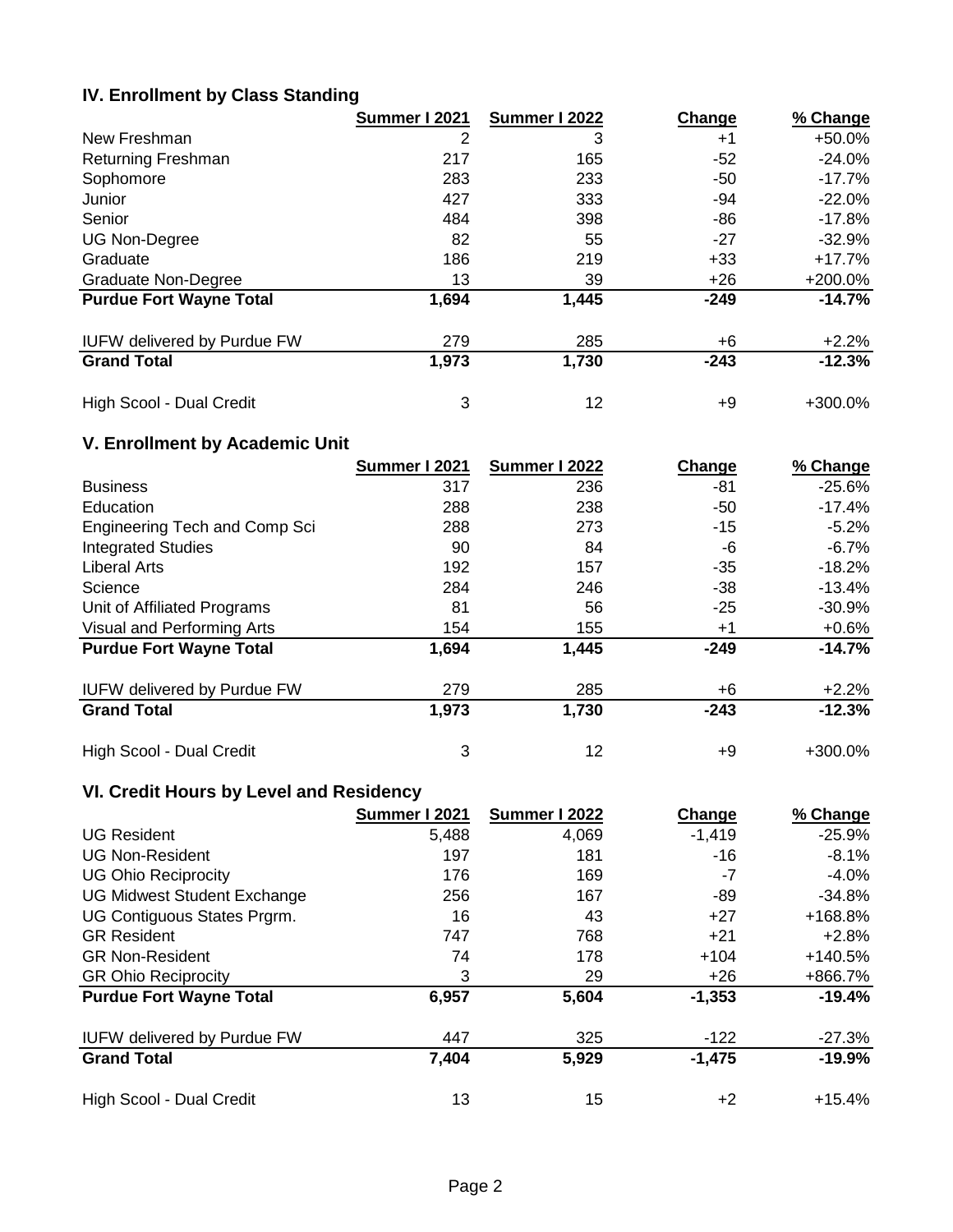# **VII. Enrollment by University**

|                                    | Summer I 2021 | Summer I 2022 | Change | % Change   |
|------------------------------------|---------------|---------------|--------|------------|
| <b>Purdue University</b>           | 1.671         | 1,445         | $-226$ | $-13.5%$   |
| <b>Indiana University</b>          | 23            |               | $-23$  | $-100.0\%$ |
| <b>Purdue Fort Wayne Total</b>     | 1,694         | 1,445         | $-249$ | $-14.7%$   |
| <b>IUFW delivered by Purdue FW</b> | 279           | 285           | +6     | $+2.2%$    |
| <b>Grand Total</b>                 | 1,973         | 1,730         | $-243$ | $-12.3%$   |
| High Scool - Dual Credit           | 3             | 12            | +9     | $+300.0\%$ |

# **VIII. Credit Hours by University**

|                                    | Summer I 2021 | Summer I 2022 | Change   | % Change   |
|------------------------------------|---------------|---------------|----------|------------|
| <b>Purdue University</b>           | 6.867         | 5,604         | $-1,263$ | $-18.4%$   |
| <b>Indiana University</b>          | 90            |               | -90      | $-100.0\%$ |
| <b>Purdue Fort Wayne Total</b>     | 6,957         | 5,604         | $-1,353$ | $-19.4%$   |
| <b>IUFW delivered by Purdue FW</b> | 447           | 325           | $-122$   | $-27.3\%$  |
| <b>Grand Total</b>                 | 7,404         | 5,929         | $-1,475$ | $-19.9%$   |
| High Scool - Dual Credit           | 13            | 15            | +2       | $+15.4\%$  |

# **IX. Full Time Equivalent (FTE) by Level**

|                                    | Summer I 2021 | Summer I 2022 | Change | % Change |
|------------------------------------|---------------|---------------|--------|----------|
| Undergraduate                      | 1,022         | 772           | $-251$ | $-24.5%$ |
| Graduate                           | 137           | 163           | $+25$  | $+18.3%$ |
| <b>Purdue Fort Wayne Total</b>     | 1,160         | 934           | $-226$ | $-19.4%$ |
| <b>IUFW delivered by Purdue FW</b> | 75            | 54            | $-20$  | $-27.3%$ |
| <b>Grand Total</b>                 | 1,234         | 988           | $-246$ | $-19.9%$ |
| High Scool - Dual Credit           | 2             | 3             | +0     | $+15.4%$ |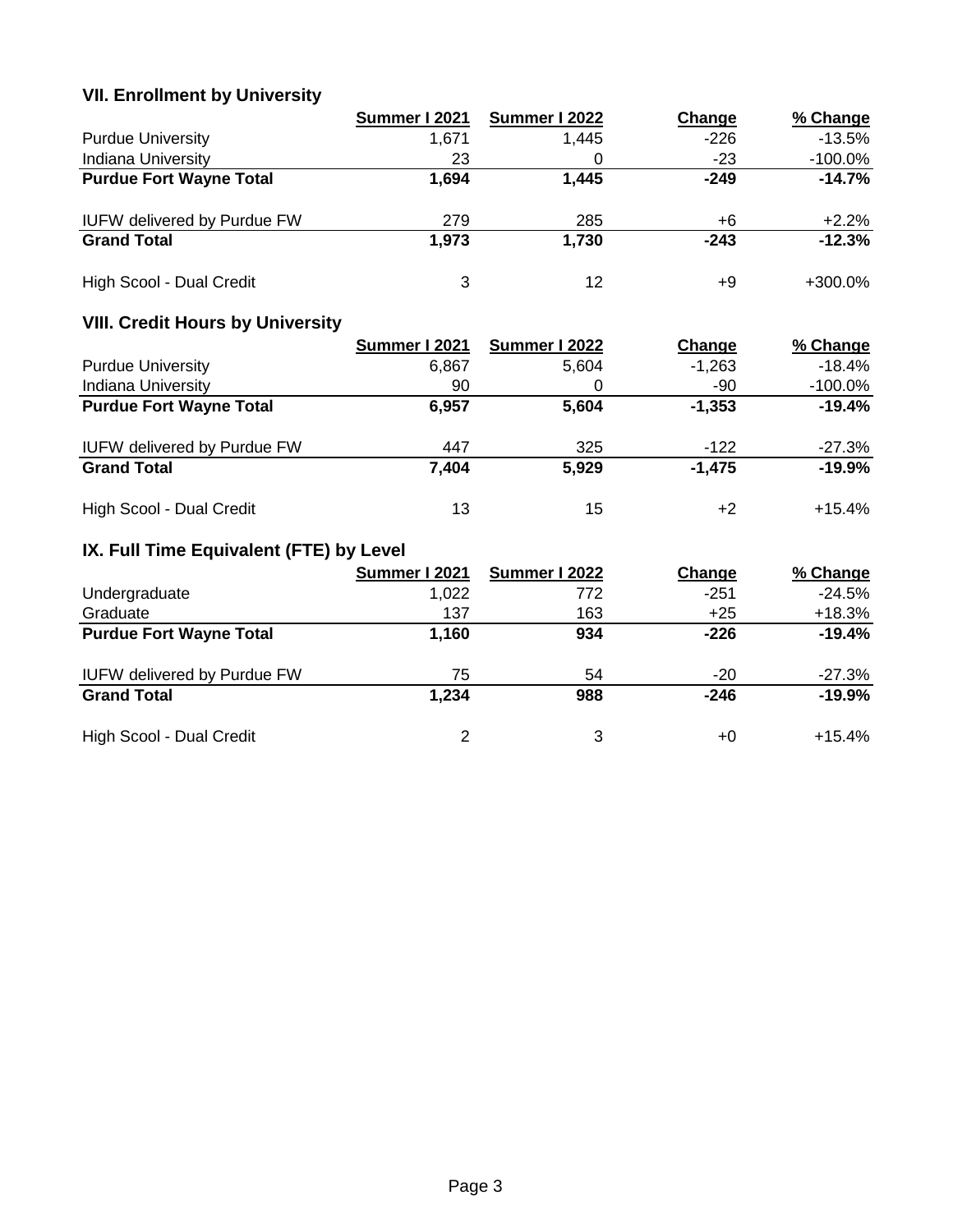#### **X. Enrollment by Major Department**

|                               |                                          | <b>Summer I 2021</b> | <b>Summer I 2022</b> | Change         | % Change             |
|-------------------------------|------------------------------------------|----------------------|----------------------|----------------|----------------------|
| <b>Business</b>               | Accounting                               | 59                   | 49                   | $-10$          | $-16.9%$             |
|                               | <b>Business Administration</b>           | 52                   | 30                   | $-22$          | $-42.3%$             |
|                               | <b>Economics and Finance</b>             | 48                   | 40                   | -8             | $-16.7%$             |
|                               | Hospitality and Tourism Mgmt             | $\overline{7}$       | 15                   | +8             | $+114.3%$            |
|                               | Management and Marketing                 | 151                  | 102                  | -49            | $-32.5%$             |
|                               | <b>Total</b>                             | 317                  | 236                  | -81            | $-25.6%$             |
| Education                     | Counseling & Grad Education              | 87                   | 116                  | $+29$          | $+33.3%$             |
|                               | <b>Human Services</b>                    | 50                   | 26                   | $-24$          | $-48.0%$             |
|                               | <b>Teacher Education</b>                 | 151                  | 96                   | $-55$          |                      |
|                               | Total                                    | 288                  | 238                  | $-50$          | $-36.4%$<br>$-17.4%$ |
|                               |                                          |                      |                      |                |                      |
| Engineering Tech and Comp Sci | Civil/Mechanical Engineering             | 60                   | 34                   | $-26$          | $-43.3%$             |
|                               | <b>Computer Science</b>                  | 82                   | 99                   | $+17$          | $+20.7%$             |
|                               | <b>Electrical/Computer Engr</b>          | 23                   | 16                   | $-7$           | $-30.4%$             |
|                               | Organizational Leadership                | 59                   | 47                   | $-12$          | $-20.3%$             |
|                               | School of Polytechnic                    | 64                   | 77                   | $+13$          | $+20.3%$             |
|                               | <b>Total</b>                             | 288                  | 273                  | $-15$          | $-5.2%$              |
| <b>Integrated Studies</b>     | <b>Integrated Studies</b>                | 90                   | 84                   | -6             | $-6.7%$              |
|                               | Total                                    | 90                   | 84                   | -6             | $-6.7%$              |
|                               |                                          |                      |                      |                |                      |
| <b>Liberal Arts</b>           | Communication                            | 39                   | 43                   | +4             | $+10.3%$             |
|                               | Criminal Justice & Pub Admin             | 33                   | 17                   | $-16$          | $-48.5%$             |
|                               | <b>English and Linguistics</b>           | 43                   | 31                   | -12            | $-27.9%$             |
|                               | <b>Graduate School Transfers</b>         | 9                    | 10                   | $+1$           | $+11.1%$             |
|                               | History                                  | 25                   | 22                   | -3             | $-12.0%$             |
|                               | Intl Language and Cul Studies            | 4                    | 4                    | $+0$           | $+0.0%$              |
|                               | <b>Political Science</b>                 | 22                   | 14                   | -8             | $-36.4%$             |
|                               | Sociology and Anthropology               | 17                   | 16                   | $-1$           | $-5.9%$              |
|                               | <b>Total</b>                             | 192                  | 157                  | $-35$          | $-18.2%$             |
| Science                       | <b>Biological Sciences</b>               | 105                  | 79                   | $-26$          | $-24.8%$             |
|                               | Chemistry                                | 21                   | 10                   | -11            | $-52.4%$             |
|                               | <b>Communication Sci &amp; Disorders</b> | 33                   | 23                   | $-10$          | $-30.3%$             |
|                               | <b>Mathematical Sciences</b>             | 38                   | 42                   | +4             | $+10.5%$             |
|                               | Physics                                  | 14                   | 12                   | $-2$           | $-14.3%$             |
|                               | Psychology                               | 73                   | 80                   | $+7$           | $+9.6%$              |
|                               | <b>Total</b>                             | 284                  | 246                  | -38            | $-13.4%$             |
|                               |                                          |                      |                      |                |                      |
| Unit of Affiliated Programs   | <b>Collegiate Connection</b>             | 3                    | 12                   | $+9$           | +300.0%              |
|                               | Student Adv & Advocacy Center<br>Total   | 81<br>84             | 56<br>68             | $-25$<br>$-16$ | $-30.9%$<br>$-19.0%$ |
|                               |                                          |                      |                      |                |                      |
| Visual and Performing Arts    | Art and Design                           | 63                   | 66                   | $+3$           | $+4.8%$              |
|                               | School of Music                          | 84                   | 81                   | $-3$           | $-3.6%$              |
|                               | Theatre                                  | 7                    | 8                    | $+1$           | $+14.3%$             |
|                               | <b>Total</b>                             | 154                  | 155                  | $+1$           | $+0.6%$              |
|                               | <b>Purdue Fort Wayne Total</b>           | 1,697                | 1,457                | $-240$         | $-14.1%$             |
|                               | <b>IUFW delivered by Purdue FW</b>       | 279                  | 285                  | $+6$           | $+2.2%$              |
|                               | <b>Grand Total</b>                       | 1,976                | 1,742                | $-234$         | $-11.8%$             |
|                               |                                          |                      |                      |                |                      |